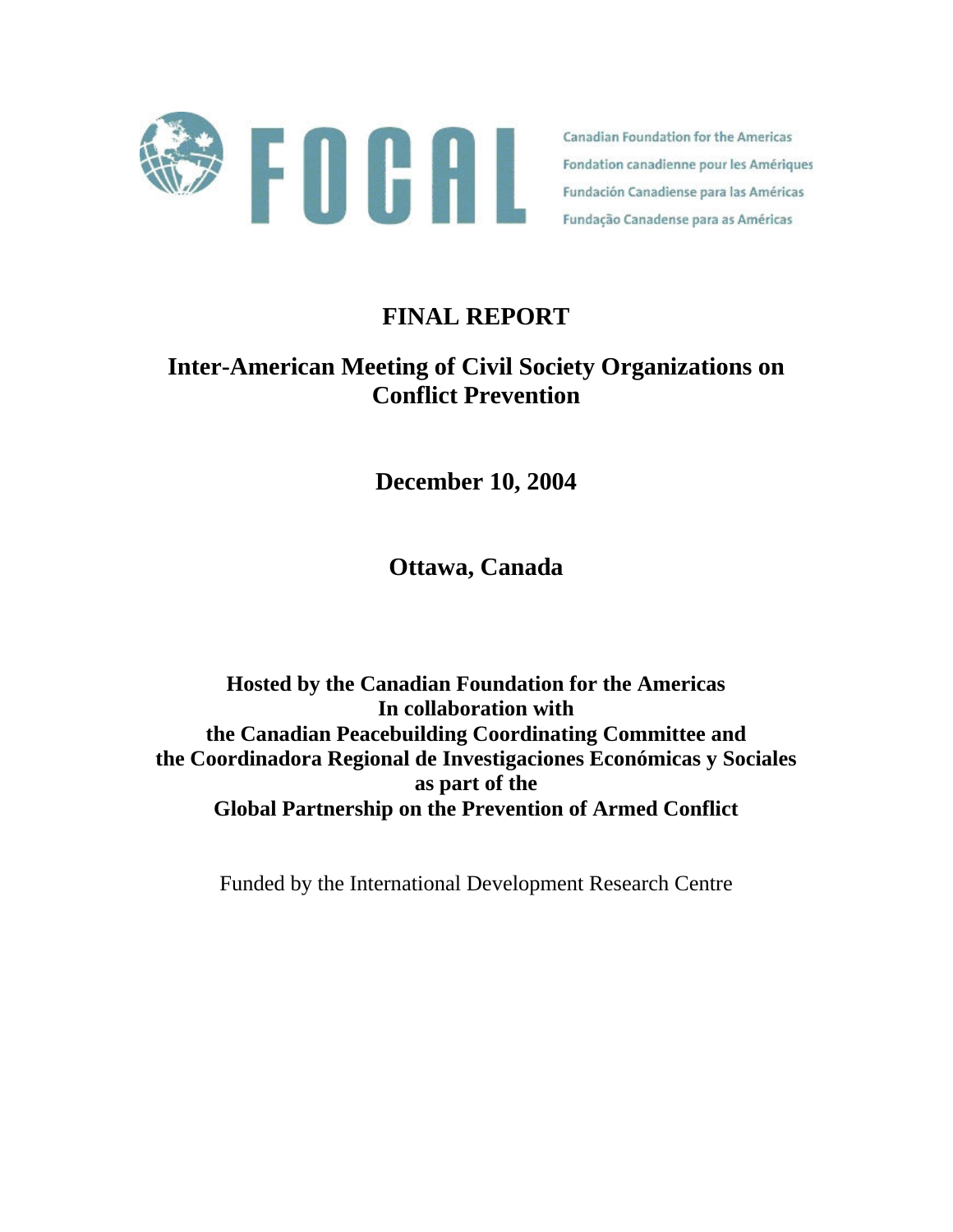## **INTRODUCTION**

In 2002 the European Centre for Conflict Prevention (ECCP), with the support of the United Nations, initiated a global partnership on the role of civil society organizations and NGOs in the prevention of armed conflict (GPPAC), to culminate in an international conference at the UN. The project is structured around independent regional initiatives (in Africa, Asia, Europe, Latin America & the Caribbean, the Middle East and North America) which have been holding sub-regional consultations, and compiling input (in the form of Action Agendas) for the global conference. As a result of shared geography and strong political/economic ties, members of the regional steering groups from Latin America & the Caribbean, North America and Mexico felt that inter-regional collaboration could help strengthen their regional agendas and activities.

On December  $9<sup>th</sup>$ , 2004 the North American regional meeting was held in Ottawa to begin an initial negotiation of a North American (Canada, United States and Mexico) Action Agenda for the GPPAC process.

Building on the accomplishments of this meeting, members of regional steering groups and other experts from Latin America & the Caribbean, North America and Mexico met in Ottawa on December 10th in order to determine areas for inter-regional collaboration. LAC participants included members from the *Regional Coordination of Economic and Social Research (CRIES)* who are the coordinating organization for the GPPAC process in the LAC region. Other civil society organizations in attendance that form part of the LAC regional network are; from Mexico, *Servicio de Asesoria para la Paz (SERAPAZ), Centro de Derechos Humanos Fray Bartolomé de las Casas, Jóvenes en Resistencia Alternativa (JRA);* from Chile, *FLACSO*; from Ecuador, *Non-violent Peaceforce;* from El Salvador, *Central American Human Rights Commission (CODEHUCA);* and from Honduras *ODECO-ONECA.* Members of the North American civil society network in attendance included from Canada: *The Canadian Peacebuilding Committee (CPCC)*, *Nonviolent Peaceforce, Peace Brigades International, The North South Institute, The Canadian International Institute of Applied Negotiation (CIIAN), World Federalist Movement, FOCAL,* and *Human Rights Internet;* and from the United States, *InterAction, Friends Committee on National Legislation, International Committee of the Red Cross, Alliance for International Conflict Prevention and Resolution (ALLIANCE)*, and *Nonviolent Peaceforce*.

Specifically the objectives of this hemispheric meeting were to:

- share and debate new research conducted by LAC and NA CSOs;
- effectively share information for the GPPAC process and beyond the global initiative;
- strengthen GPPAC submissions by identifying common priorities, policy approaches and overlapping positions, as well as regional differences;
- strengthen ties among civil society organizations and leave in place a network for future cooperation in security and conflict prevention in the Americas;
- establish areas for collaboration in research, advocacy and networking in conflict prevention;
- explore ways to improve CSO interaction with regional (hemispheric) organizations.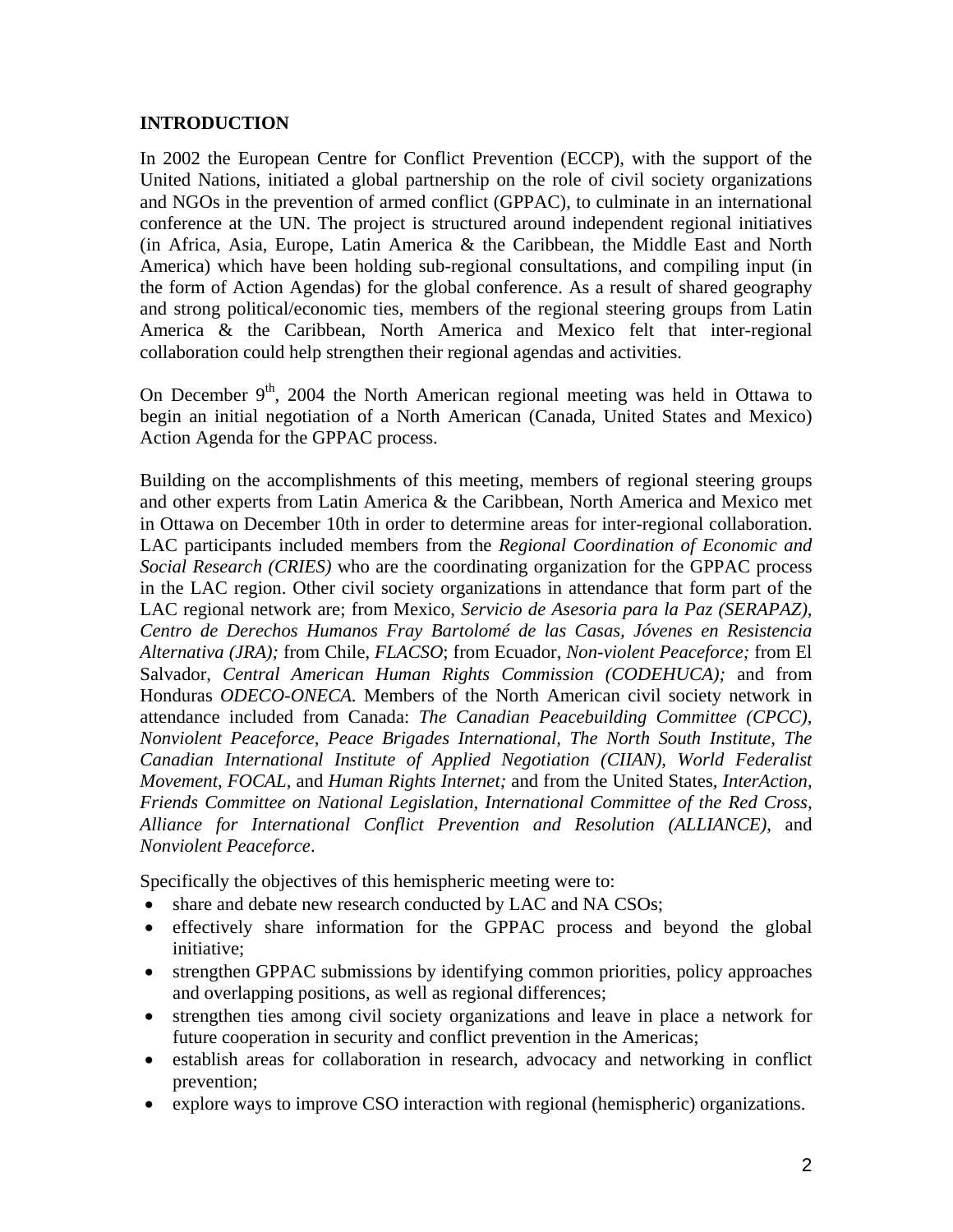#### **RESEARCH PAPERS**

Two research papers commissioned by FOCAL (and funded by IDRC) were presented in the first half on the hemispheric meeting. Discussion of the papers gave participants an opportunity to identify key areas of interest in the broad domain of conflict prevention, and to debate where efforts should be concentrated.

### **1) Inter-American Institutions and Conflict Prevention in the Americas**

Author Stephen Baranyi of the North-South Institute presented the first paper entitled. **"***Inter-American Institutions and Conflict Prevention in the Americas"* This draft paper reviews the evolution of inter-American norms and institutions that deal, directly or indirectly, with conflict prevention in the Hemisphere. It looks at four pillars of CP practice: i) the peaceful settlement of inter-state disputes and the new hemispheric security agenda; ii) the protection of human rights; iii) the defense and promotion of democracy; iv) other aspects of structural prevention, especially the work of the IDB and the potential conflict impacts of the FTAA. It ends with an analytical summary of trends, highlighting five areas for dialogue and action by CSOs.

Stephen started by asking whether we are seeing a move towards a "culture of prevention" in the Hemisphere. There have been advances in the prevention of inter-state disputes, for example in the area of confidence and security building measures, based on long-standing OAS norms. Yet these mechanisms have largely ignored the US-Cuba dispute, which could escalate into armed conflict in the coming years. He suggested that the Inter-American Commission on Human Rights could be used more effectively to provide early warning and prompt early action to prevent armed conflicts, as could the emerging instruments for the defense of democracy. Yet political resistance by certain member states has undermined the potential of the IACHR in this regard. Moreover OAS Resolution 1080 and the Inter-American Democratic Charter still offer only limited instruments for conflict prevention, though the work done by the OAS Unit for the Promotion of Democracy is contributing to strengthening capacities for dialogue and conflict prevention in certain countries. Finally, he suggested that more work is needed on other aspects of structural prevention, such as monitoring the conflict impacts of Inter-American Development Bank programming and of trade liberalization processes such as the FTAA. Stephen ended by suggesting that CSO networks are well positioned to advance and link some of these agendas in the Hemisphere. He also noted that there was a need for more inter-American dialogue among CSOs on the constraints/possibilities of putting the "Responsibility to Protect" (R2P) into practice in Latin America and the Caribbean.

In response many participants agreed that the record of the OAS and other inter-American institutions, on conflict prevention, has been quite mixed. There is an emerging conceptual debate on conflict prevention but it has yet to be articulated with institutional changes in a consistent manner. Moreover CSOs are still marginal to these policy debates This has to do in part with the state of democracy in LAC. But there has also been an over emphasis on operational prevention in the LAC region, and prevention tends to be reactive rather than pre-emptive. Part of the problem is that the United States is imposing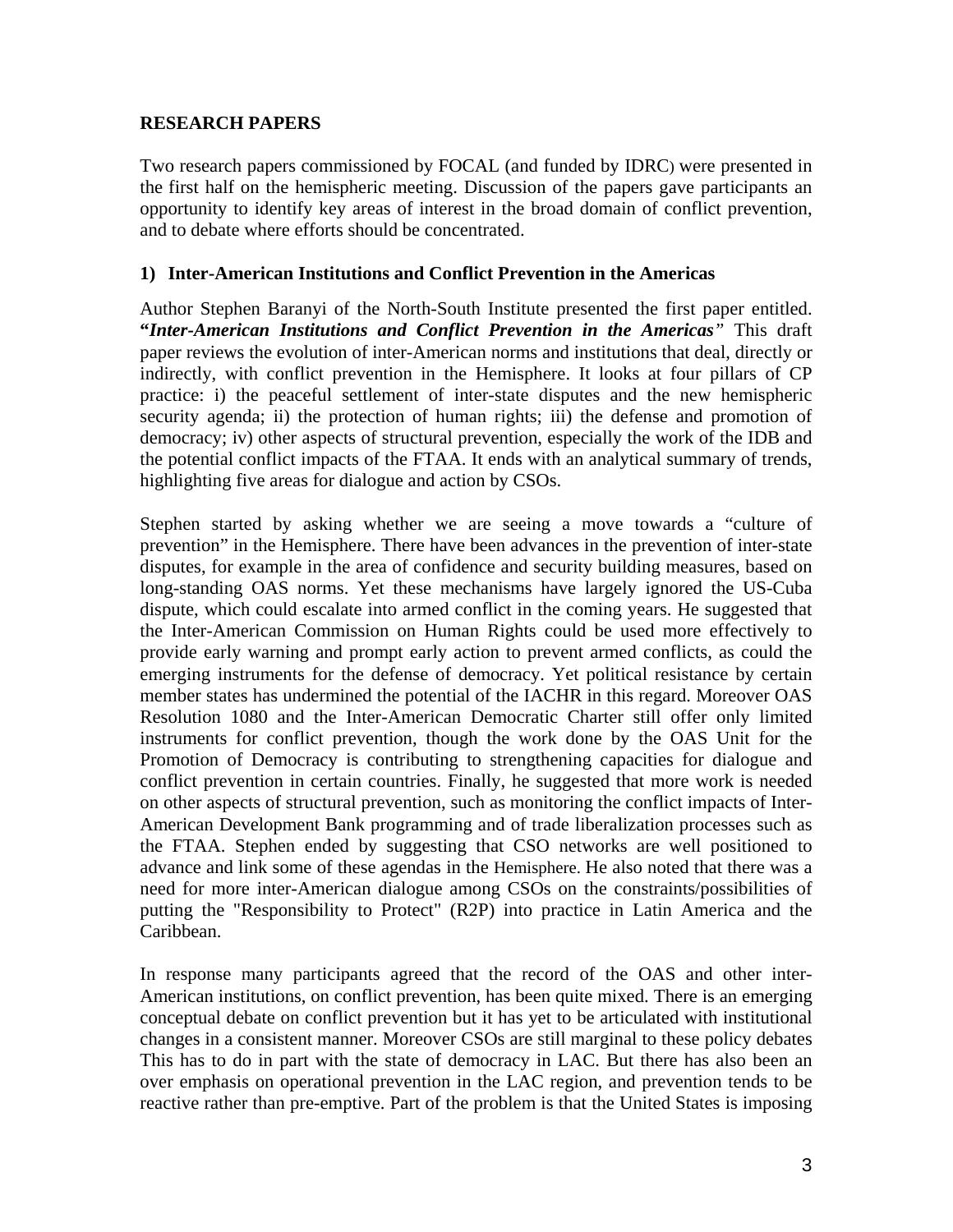its own concept of "Security" in "partnership" with governments such as in Colombia. Civil society is not paying enough attention to the security of democracy and participation nor to economic security. CSOs working on Hemispheric security issues also need to connect better with CSOs working on democracy, participation and rights issues at the national and at the local levels. The recommendation now emerging in civil society is that security issues should evolve from a narrow to a broad focus in which issues of human security, poverty, democracy, environmental protection, migration, as well the impact of the social exclusion of groups such as afro-descendents, indigenous peoples, and women, are taken into consideration. Other areas that need attention are interstate conflict, and corruption. Several participants noted that there is an emerging stream of reflection on R2P in Latin America and the Caribbean, particularly in the light of the recent experience in Haiti, and that it is important to foster deeper engagement by CSOs in the Hemisphere on this issue.

Civil society is increasingly promoting the importance of analyzing the sources of conflicts, to understand for example the role that hunger plays in provoking conflict. Some participants felt that CSOs also need to seriously examine the effects of globalization because up until now it has been difficult to prove with academic certainty, how international accords which promote the globalization of commerce and trade, are preventing or provoking conflict in the LAC region. Some felt that the United States Government (and the neo-liberal policies it promotes) is often vilified for its role in aggravating conflict in the LAC region, yet other potential sources of conflict exist which are exclusive of US interference. Others felt that there was a need for deeper, ongoing of US policy and its conflict impacts, particularly in the Andean region.

Some participants noted that conflict in countries such as Cuba is less likely to arise from external intervention, and more likely to arise from internal implosion. Civil society needs to help Cubans address their internal problems, while preserving the public systems that attend to the needs of the most disenfranchised. There are many reasons to be concerned about Cuba, as there is much disagreement between US policy and the mandates of organizations such as the OAS. Some skepticism exists about the effectiveness of working through multilateral channels, such as the OAS or other subregional organizations. While not precluding working through the Organization of American States, sub-regional activities through mechanisms existing in Mercosur or la Comunidad Andina, can be more dynamic, and may achieve results faster than working through the OAS.

One participant noted that an area not touched upon in the papers are conflicts generated by historic invasions of territories such as Puerto Rico. Another issue not mentioned in the research is the remilitarization of LAC, and the impact of this on prolonging conflict. There is an absence of discussion of the context of conflict in Mexico in the documents. Mexico is focusing its efforts on the follow-up and the enforcement of existing peace agreements.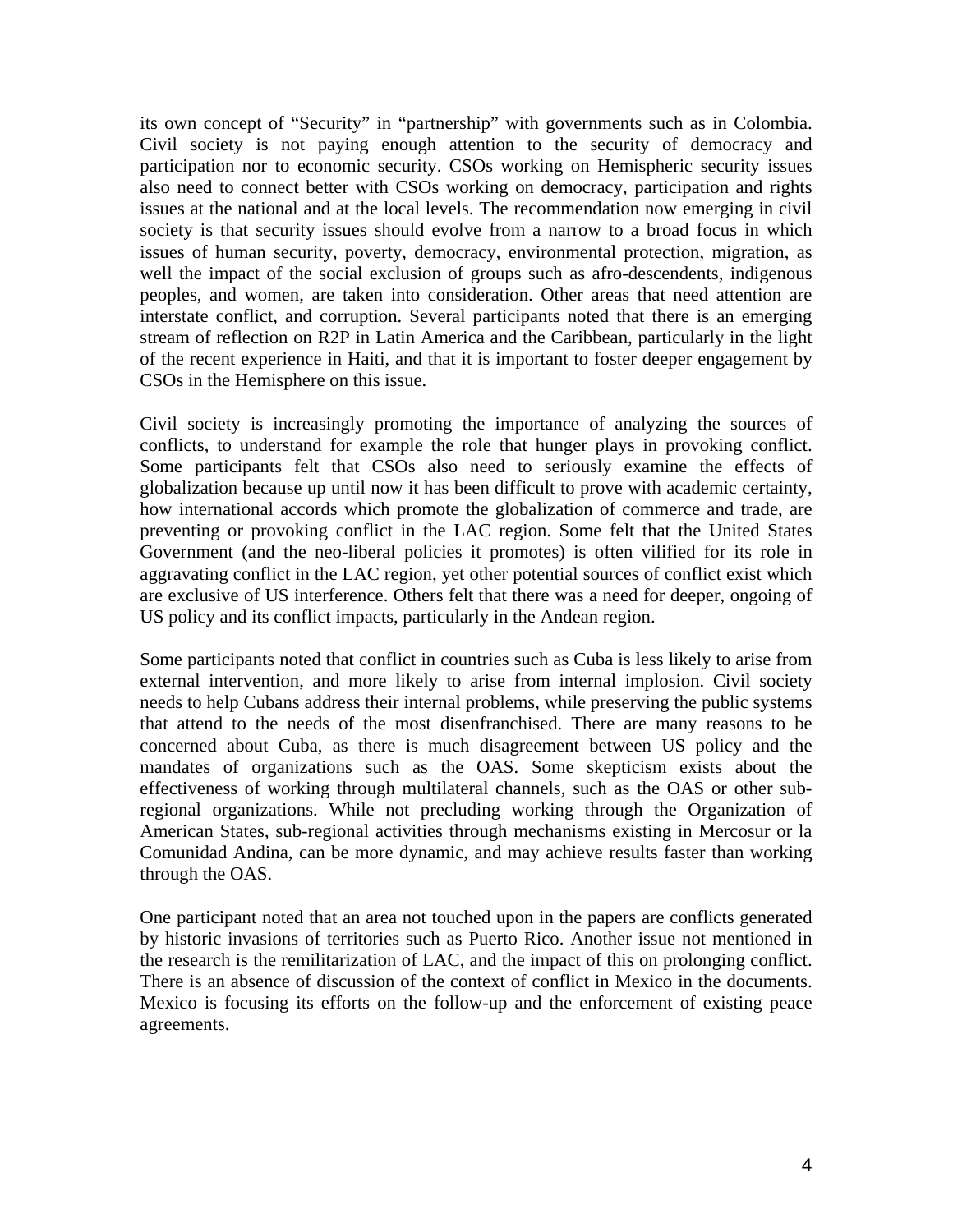#### **2) Seguridad, prevención de conflictos y sociedad civil: América Latina y el Caribe**

## Co-author Andres Serbin of CRIES presented the research paper entitled "*Seguridad, prevención de conflictos y sociedad civil: América Latina y el Caribe"*

This research paper identifies existing formal and ad hoc mechanisms developed to help civil society participate in the prevention and resolution of conflicts. The study demonstrates that there is a lack of participation by civil society in the LAC region as a result of three interrelated phenomenon. First, conflict prevention and peacebuilding have developed primarily through state and military channels due to the emphasis on security. Second, the notion of state-controlled conflict prevention is reinforced by civil society and its networks because the vast majority believe that CP is primarily the concern of the state, and so do not make it part of their agendas. Finally, participation of civil society in forming the conflict prevention agenda is further hindered by weak civil society networks, lack of resources and the sometimes un-representative (non-participatory) decision-making practices of civil society organisations.

In the LAC region there is a prominent discourse of security instead of conflict prevention, partly because it is one of the most peaceful regions in the world. The region is characterized by diverse conflicts, not many inter-state conflicts, and different sources of conflict in different countries.

CSOs have argued that the state-sponsored concepts of conflict prevention as primarily a "security", and therefore military concern, is too narrow and have argued instead for a broader approach to conflict prevention employing the concept of "human security" as the desired end result. While the concept of human security forms the axis for thinking about conflict prevention for many civil society organizations, it is such as general concept that is has also been employed by states to justify interventionist policies, in the name of security for humanity. Further, achieving human security (and furthering agreement to concepts such as R2P) is difficult because human security is often the first thing compromised in conflict.

Serbin pointed out that CSOs debate development and trade a lot, but do little work on security. CSO participation in forming the conflict prevention agenda has increased with the creation of the Summit of the Americas meetings, but there remains a question about how effective this participation is. CSOs have had a greater part in resolving conflicts than in preventing them and need to demand a monitoring role for the development of the conflict prevention agenda in multilateral organizations. While the OAS does offer some real opportunities for CSO involvement in the development of a conflict prevention agenda, the United Nations is too "distant" an organization to be effective in the Latin-American context. While the UN has offered some space for CSO participation, this has not translated into concrete achievements. Serbin questioned whether CSOs should focus on anticipating and tracking the conflict impacts of trade liberalization processes such as the FTAA, given that the latter is not expected to lead to an agreement in the near future.. Nor does he see that there is space for civil society participation through Mecosur, although Comunidad Andina de Naciones and the Central American Integraiton system may hold more promise for CSO involvement.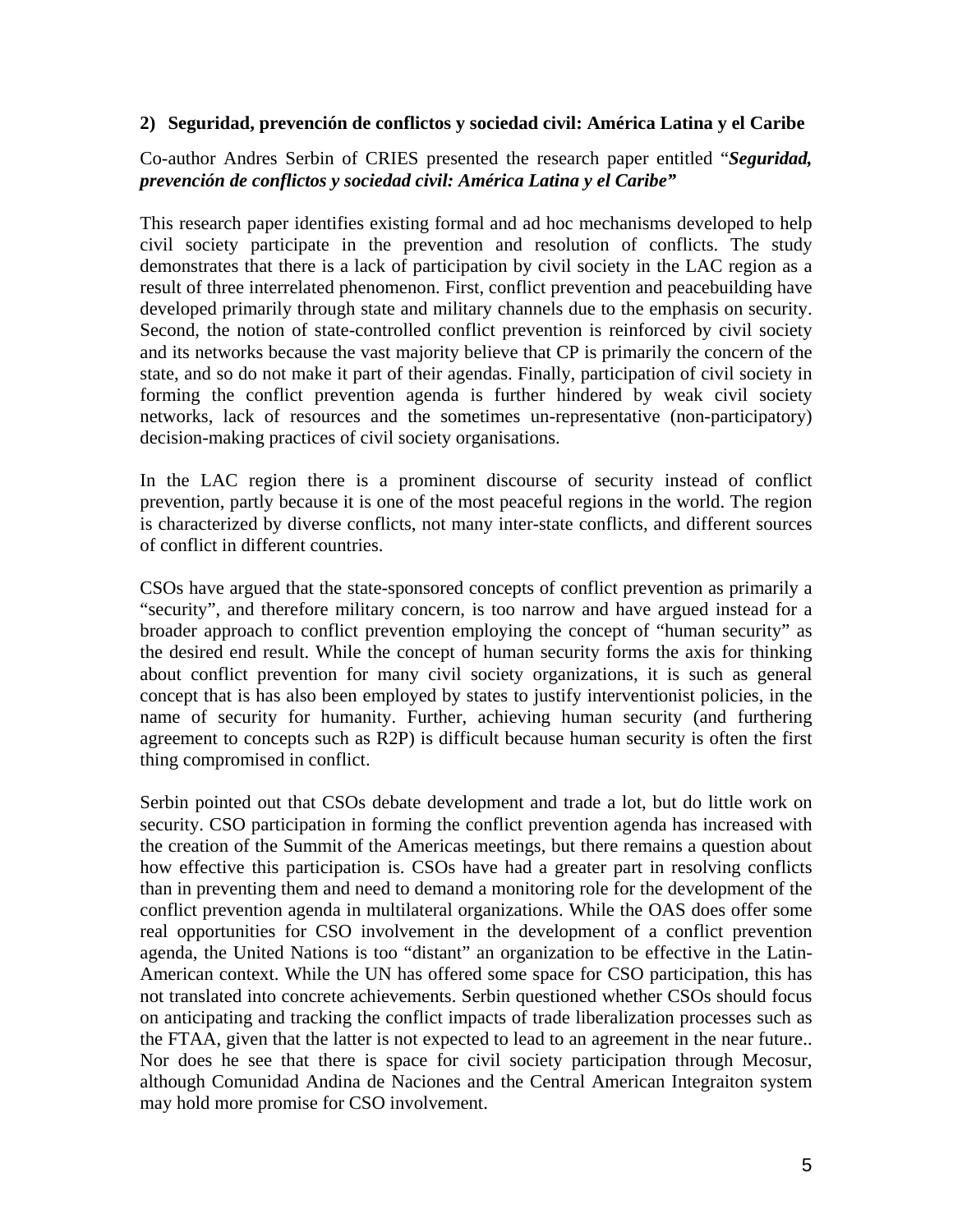Participants responded by pointing out that there has been an increase in political violence, caused in part by a frustration with non-functioning democracies. This frustration has resulted in violence becoming part of the political expression of the LAC region. Three major challenges exist for civil society participation in conflict prevention the LAC region; the lack of social participation in political decision-making, the weakness of democratic institutions in many LAC countries, and the rise of political violence in countries such a Venezuela and Brazil.

In general civil society has relied too heavily on regional organizations to insert itself into the conflict prevention debate, and should increase attempts to participate at the governmental level. If there is no voice for civil society through government on this issue, then civil society should be stimulating the political class to create spaces for CSO participation. CSOs lack a more detailed view of successful experiences by national and local initiatives in conflict prevention, and need to study local social initiatives on how to deal with violence, and broaden national public spaces for discussion and policy formation.

The context within which conflict prevention is currently being advanced is within the growing tension between human rights and the "War on Terror". The security agenda is eating up a lot of resources that are needed to help reach the Millennium Development Goals. In the vast LAC region with so few inter-state conflicts and a tremendous need for development, why are national militaries maintained? One dimension CSOs should give more attention to is non-military interventions such as the Peace Brigades. Is there a possibility for a regional peace force?

Further, the "Responsibility to Protect" has proven to be an ambiguous and complex concept, which has not helped clarify appropriate responses to the sources of conflict in many instances. For example, how do we deal with arms in society? Canada's limits on arms is largely do to lobbying and input from CSOs. Many CSOs argue that the appropriate response to arms proliferation related to the drug trade is not necessarily a military one, and that in this instance working with and through regional organizations is necessary.

Finally, participants commented on some general activities that CSOs needed to undertake in the near future, including:

- Get involved in the five year summit meetings of heads of state; and special events (such as the UN GPPAC meetings in July).
- Examine how social movements are related to the conflict prevention agendas. How can we engage the World Social Forum in Porto Alegre or existing campesino networks such as CLOC and Vía Campesina?
- Improve early warning systems through existing networks.
- Develop a database of information on conflict prevention.
- Advance the discussion about economic issues as a major cause of conflict.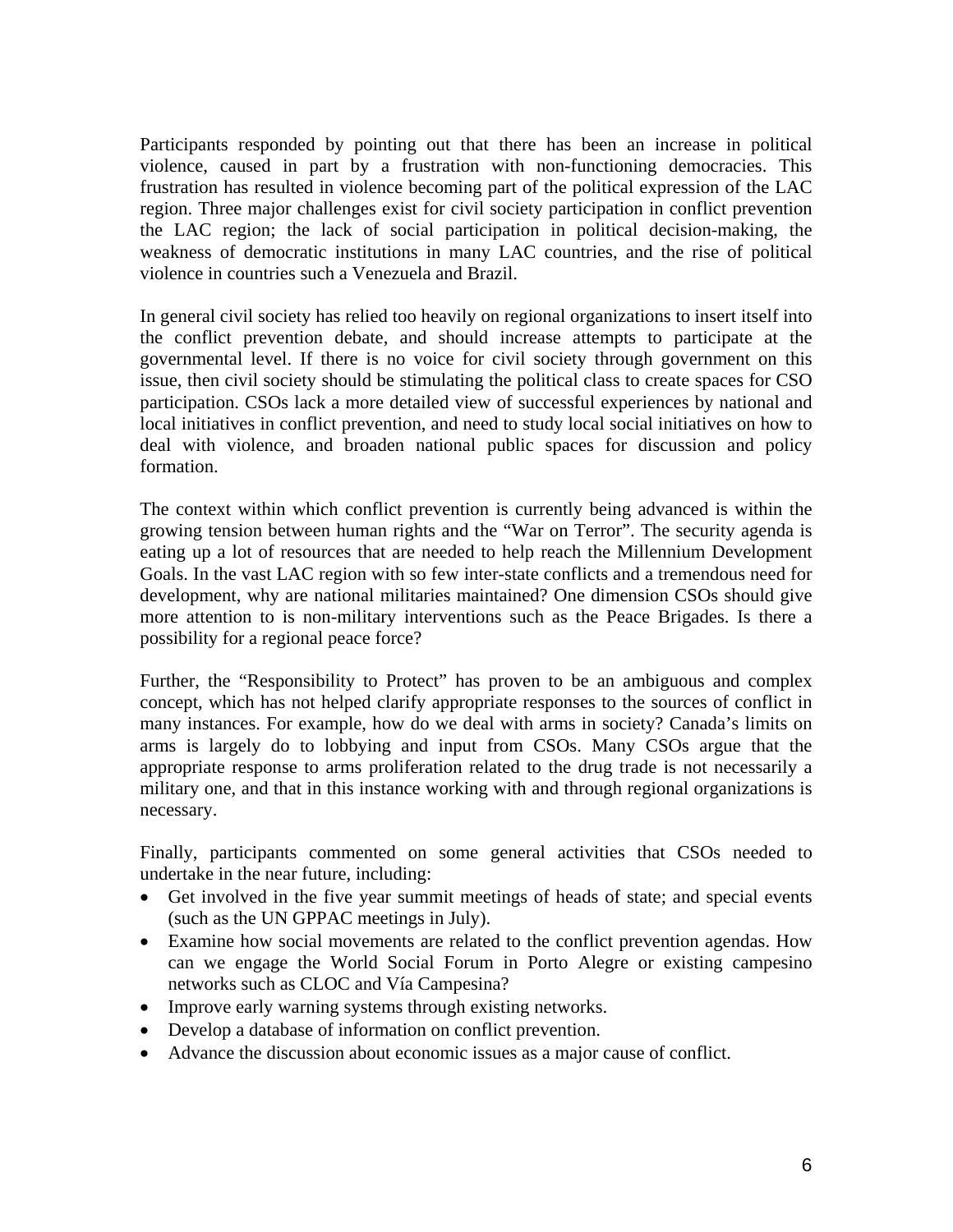## **REGIONAL ACTION AGENDAS**

On December  $9<sup>th</sup>$ , the day before this hemispheric meeting, members of the Canadian, US, and Mexican task forces met to begin the negotiation of a North American Action Agenda, an agenda that would give CSOs in the region a unified voice on conflict prevention before the United Nations (GPPAC process) and in future dealings with regional organizations and their national governments. The resulting document "North American Action Agenda on Conflict Prevention" can be accessed at the CPCC website at: [http://www.peacebuild.ca](http://www.peacebuild.ca/)

The LAC Action Agenda was last updated in a meeting in June 2004, in Buenos Aires. LAC participants at this meeting felt that they would have difficulty giving firm



US and Canadian participants listening to presentations on the Regional Action<br>Agendas for Conflict Prevention

commitments or making decisions immediately, as they will first need to share the outcomes of the meeting with their partner organizations, and seek their endorsement of new language or agreements. They hope to accomplish this before the next meeting of LAC task-force members in Caracas in February, 2005.

## **ROUNDTABLES**

As there has been a lot of emphasis and some areas of agreement on determining action agenda priorities both in the Northern and Southern hemispheric processes, the main purpose of the hemispheric meeting was to determine areas for collaboration. Participants met to determine collaborative activities in three broad areas: advocacy, networking and research.

## **Advocacy**

Participants identified some shared goals for advocacy in the conflict prevention agenda, from the point of view of civil society. First, civil society would like to advocate for a 'human security' policy framework, where this is not being applied at a national or regional level. Second, it was agreed that the policy for 'Responsibility to Protect' needs more visibility in the LAC region. Third, there is a need to build capacity for CSOs to engage internationally on conflict prevention issues. While the UN-GPPAC process should help promote a horizontal interaction between state and non-state actors, advocacy organizations are interested in strengthening the ability of civil society to participate beyond the UN conference in 2005. Some CSOs (notably in Mexico) have begun this process by working through the Inter-American Human Rights system.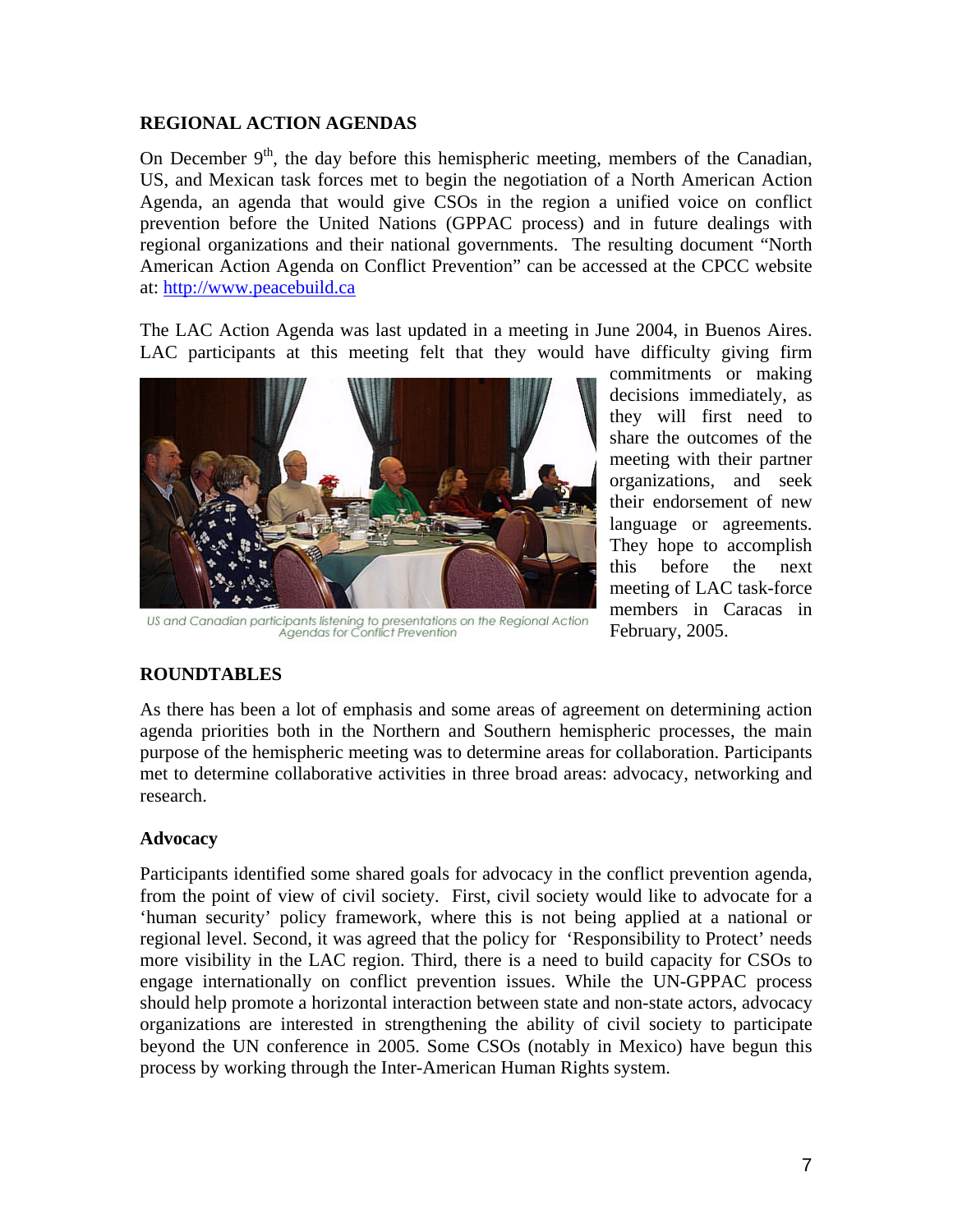### **CSO collaboration for interfacing with the OAS**

Members of the Advocacy roundtable agreed that beyond the GPPAC process, interacting with the Organization of American States is a priority for CSOs in the North and the South. Presently, CSOs do not have interlocutors for either the OAS, nor and next Summit of the Americas meeting inNovember, and need to establish forms of horizontal communication to follow-up at the UN and at the OAS. Group participants agreed that they should coordinate efforts in preparation for the next General Assembly of the OAS in June 2005*.*

Regarding collaboration for improved interfacing with the OAS, the group suggested:

- **Identify horizontal networks that already exist for interfacing with OAS** (e.g.: Inter-American Network for Democracy meeting January 24 in Washington, [These do NOT interface with the OAS!]and the Inter-American Coalition of Human Rights).
- **Identify ways the United States and Canada can make a contribution to the LAC process.** (e.g.: LAC CSOs could provide North American CSOs with a short briefing on most pressing issues that North Americans could show their governments, in preparation for OAS meetings, and advocate for Canada/US ratification of the Inter-American Convention on Human Rights)
- **Use the OAS voting system to expedite the passing of desired resolutions** (of the 30 countries represented at the OAS, the main block of votes comes from the smallest countries, especially CARICOM who have 14 votes; with support from these countries there is a better chance to influence the agenda).
- **Utilize the hemispheric networks established for the GPPAC process to share a common agenda at the OAS.**
- **Research the possibility of a specific mechanism for Conflict Prevention at the OAS** (joint action might include a discussion about political mechanisms and CP, conduct research about how this mechanism would work, bring a technically solid proposal to OAS)



Latin American participants at the Advocacy Roundtable

#### **GPPAC Process**

Participants indicated that a major challenge for advocacy in the LAC region is that many people do not know about the GPPAC process, or how to insert their organizations in the process. Unlike the single issue of landmines to which many state and non-state actors rallied to make sweeping international policy changes, conflict prevention lacks a clear or simple point for shared advocacy. The challenge is to agree to issues to which many people can rally, and see the direct relevance to their work. Participants agreed to some areas of possible collaboration to overcome these particular challenges.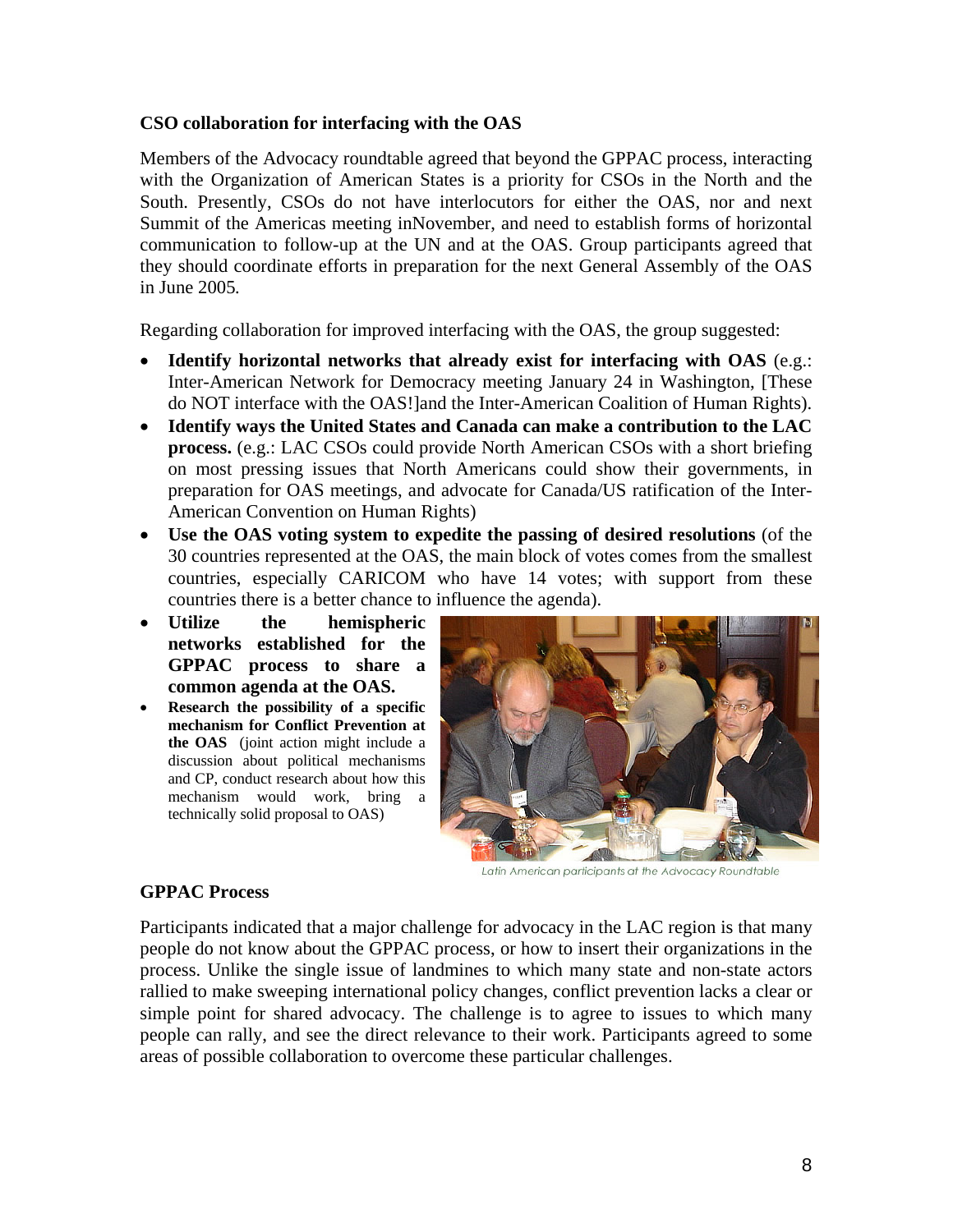- **Share ideas and analysis of conflict prevention issues between Northern and Southern NGOs to a greater extent**. (First meeting suggested where this could occur was the Forum for Citizen Diplomacy in Caracas)
- **Investigate using the Quaker UN houses in Geneva and NY which were used in landmines process, for collaborative work on CP**.
- **Through regional CSO collaboration focus on improving capacity and the political will to respond to specific conflicts** (such as Sudan)
- **As part of the GPPAC process advocate for a UN Decade of Conflict Prevention**
- **Form coordinating group who will assist CSOs in maintaining contact and collaboration on these proposals, and on other themes and proposals for future joint work**

### **Summit of the Americas and Regional Human Rights Mechanisms**

To date there are no joint CSO statements for the Summit of the Americas related to conflict prevention. In fact, the main themes at the Summit are more closely related to labour markets and employment, and no formal space has been dedicated to the discussion of conflict prevention and peacebuilding. In past meetings of the Summit, conflict prevention issues have been couched in the language of "democratic development", and CSOs will need to consider the effectiveness of continuing to use this language at Summit meetings and with the Inter American Human Rights Coalition. The human rights network (particularly through the Inter American Human Rights Coalition) has been one of the main defenders of the conflict prevention agenda, and is a good place to continue to promote conflict prevention, especially in light of the fact that there is not always space given for CSO participation at Summit meetings. CSOs should begin to develop their own indicators of early warning and coordination around the human rights networks.

There are several upcoming meetings of CSOs focused on planning for the Summit meetings, one in March in Buenos Aires and one the week before the Summit in November.

## **Other Activities**

- **Southern and Northern CSOs should attempt to coordinate with LAC governments to find ways to collaborate on conflict prevention issues**. (Some disagreement on this point as experience has shown that there has been a reluctance by some LA governments to involve other countries on national issues, although this could be attempted instead as a regular set of meetings and workshops on CP)
- **Provide support for training in conflict prevention, non-violence, peace education, citizen diplomacy, early warning**
- **Develop alternative strategies for conflict resolution by CSOs, such as education**  with children at the school level (such as Parlamentos de la Paz in Argentina)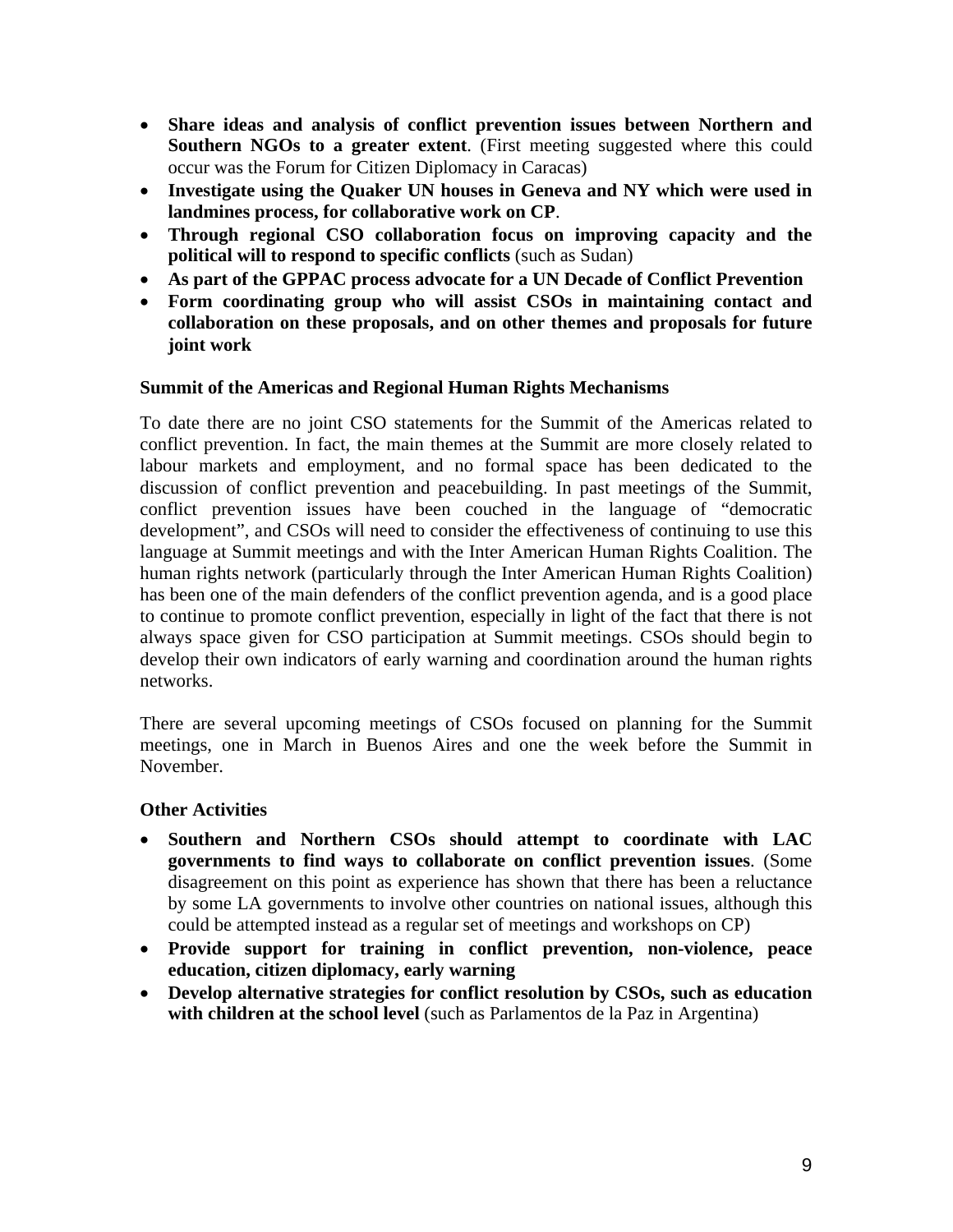#### **RESEARCH**

Participants of the research roundtable exchanged information about research in progress in several countries, on issues pertaining to security and conflict prevention in the Americas. There was an overall consensus among the participants of this group that there are a number of areas pertaining specifically to LAC that are understudied and that would benefit significantly from collaboration among North American and Latin American research institutes such as NSI, FLACSO, CRIES and NGOs such as FOCAL. Each participant committed to presenting a list of research their institutions are undertaking and share it with other researchers by January 15, 2005.

Areas identified include:

**Migration and Security** What are the implications of current patterns of migration for national and sub-national security? What impact does outward migration from conflict areas have on conflict zones or on receiving countries? What are the links between trade and migration due to conflicts and inter-American security system?

**Structural prevention** There are several important projects underway or in development on aspects of structural prevention. This includes the proposal by CRIES for research on the conflict impacts of economic globalization in the Americas. It includes the initiative by the World Lutheran Federation to examine the outcomes of peacebuilding processes for the advancement of economic, social and cultural rights. It also includes work by the North-South Institute and its partners on "What Kind of Peace is Possible?" and on the conflict impacts of land policies. Several participants expressed a desire to explore possible collaborative work on structural prevention based on these strengths.

**Gender and Security** Though there has been important work on the gender dimensions of security/insecurity, for example by CRIES, Fundación Généro y Sociedad and the Arias Foundation, there is a need for more work at the interface of gender equity and conflict prevention. For example, there is a need for more research on violence against women and children in post-conflict and other contexts. **M**arginalized women and children are often the main victims of conflict and social violence. In many instances, there are few support mechanisms in place to aid these groups. What measures have states undertaken to address the needs of these groups? What role can CSOs play in raising awareness and advocacy for these groups and for engaging in further research in order to build a better understanding of the issues facing these groups in conflict and post-conflict societies.

**Follow-up on Conflict Situations in Haiti and Cuba** It was agreed that the situations in Haiti and Cuba required more collaborative engagement of CSOs in the Hemisphere.

Haiti: Many of our governments are controversially involved in Haiti. We need to monitor their actions better, and collaborate with Haitian CSOs to support genuine peacebuilding. NSI and FOCAL agreed to contact Haitian CSOs and get back to CRIES regarding the possible establishment of a sub-network on Haiti.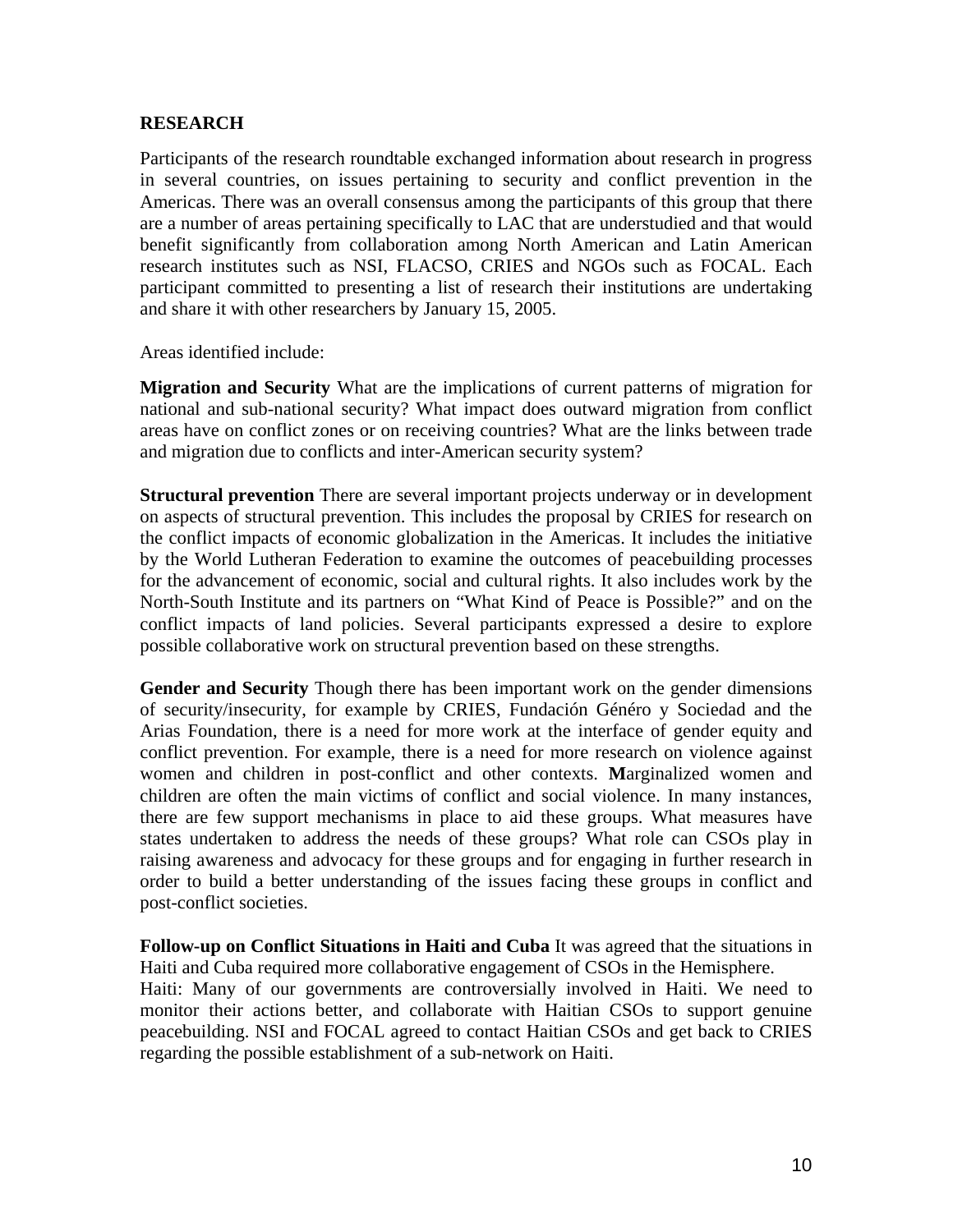Cuba: CRIES includes several Cuban member institutes. FLACSO-DR has a project on Cuba after the blockade. We agreed to discretely explore how we could build on these links to raise the profile of conflict prevention in/on Cuba.

## **NETWORKING**

The Networking roundtable participants began by establishing the need to track existing conflict prevention networks, and determine how these networks function (i.e. how networks are structured and how decisions are made). Such an analysis is needed at this time to help CSOs understand how civil society in this hemisphere will continue to relate to each other. Networking between CSOs in the Americas on conflict prevention issues can be improved by widening the criteria to include groups in the network who might not have been included before. This will help CSOs also widen the debate about conflict prevention and shared strategies for action.

Participants identified one of the major challenges of networking at a hemispheric level is the inherent diversity of civil society organizations. Some organizations have strong connections to governments, some to the grassroots and there is a wide political spectrum of organizational agendas from progressive to militarized. A future hemispheric network should map civil society organizations working on conflict prevention and gather information about the focus of their work, and their sphere of influence.

Other challenges identified by the group to work effectively through networks, was the time (and resource) consuming nature of incorporating different interests, ideas and ways of working, to obtain a positive outcome. Many people need to still be convinced of the benefits of working through larger networks and of the advantages of taking shared positions on conflict prevention issues. As networking is collaborative work, finding people with enough time and resources to maintain the networks is an ongoing challenge.

CSOs can use networking most effectively if they are strategic about how it will bolster the day-to-day work of their organization. In Mexico, peacebuilding work is approached as both a strategy and a project that requires permanent, ongoing work and periodic joint projects with other CSOs. In Canada, the experience of peace work with the International Peace Brigades (accompanying and protecting human rights activists) has been pursued under the auspices of Canada's foreign policy framework, and so has not just been isolated efforts.

In the LAC region there is still uncertainty and debate between CSO about working with concepts such as "human security", "humanitarian intervention" and the "responsibility to protect". LAC partners need more opportunities to debate and agree on these issues. The GPPAC meeting in July would provide us an opportunity to hold a workshop for such a debate. That should be followed up by another meeting post July to define research of common interest and/or other proposals from networking and advocacy and the possibility of developing a permanent mechanism for CSO participation on conflict prevention.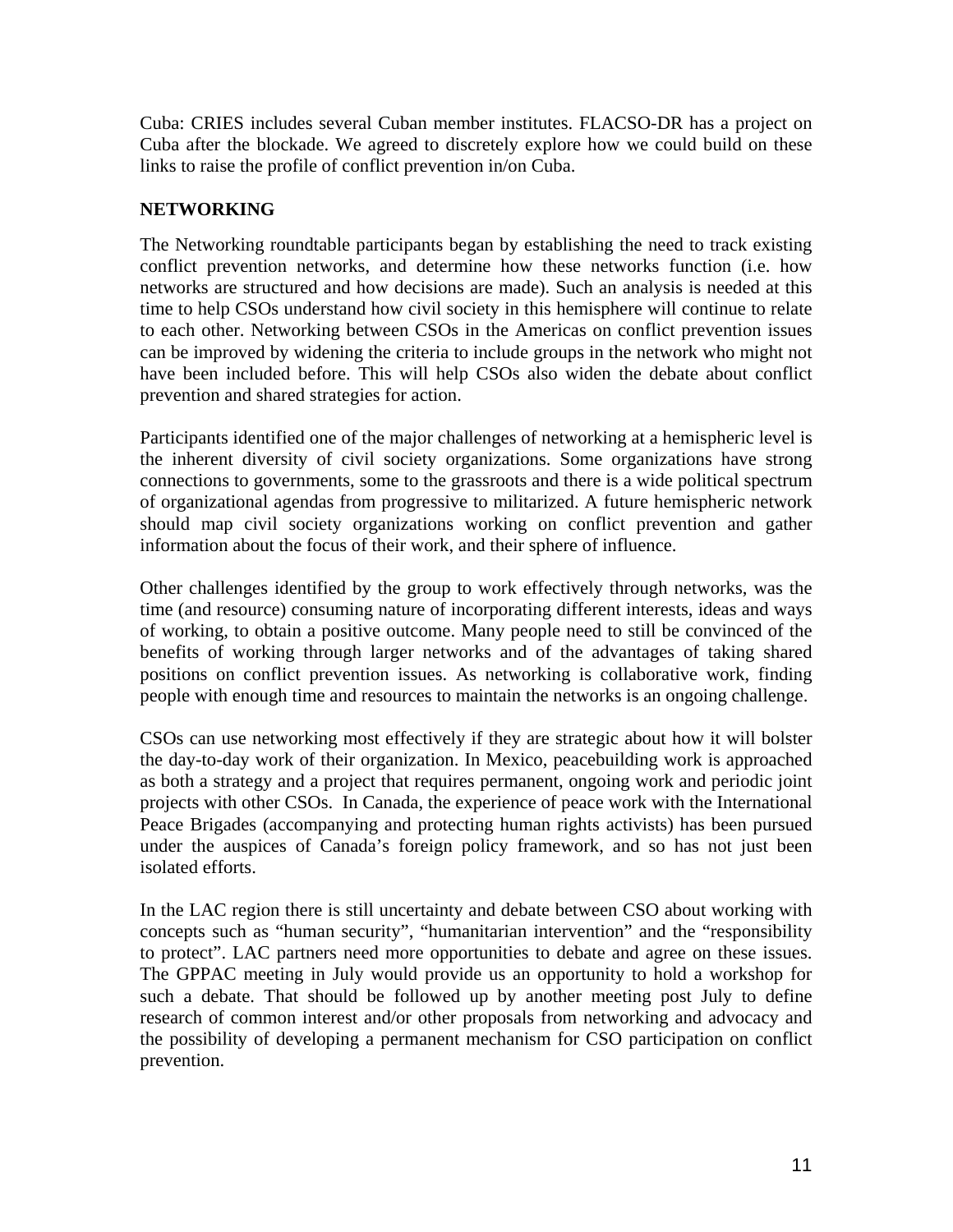## Actions:

- **Following GPPAC meeting in July, begin communication about establishing hemispheric and global leadership to facilitate CSO networking on conflict prevention.**
- **Undertake research on how CSO can best interact and share expertise**. (eg: who does advocacy in the political arena on specific policies and proposals, such as IFIs, trade policies; who does education campaigns within their own countries on CP; who does public relations campaigns?)
- **Exchange lessons learned**
- **Establish a regional level networking mechanism that would facilitate and coordinate grassroots responses to issues that arise, and serve as a platform for collaborative work at the hemispheric level.**
- **Widen networks not only through means of communication, but also through public education campaigns on conflict resolution** (possibly a popular education strategy)
- **Develop mechanisms for implementing recommendations of all three groups it's a framework agreement for how we're going to work together, on research, on advocacy and on networking**

# **CONCLUSIONS**

Participants felt that the exercise of this preliminary meeting at a hemispheric level was useful for several reasons:

- It reaffirmed for participants that despite pursuing their conflict prevention work in very different social, political and economic contexts, CSOs hemisphere-wide share values, goals and conflict prevention strategies that could be enhanced by regional solidarity.
- It also helped regional partners understand that despite similar goals, specific local/national/sub-regional contexts require, and will continue to require localized strategies and responses tailored to meet the needs of the particular context. (A good example is the choice of language chosen by CSOs in the United States where the current foreign policy of the Bush Administration forces civil society to acknowledge the "security" agenda in order to make any headway with government.)
- It gave participants an opportunity to define some practical actions that would lead to hemispheric cooperation on issues of conflict prevention.

A prevailing challenge for CSOs is finding the resources to foster linkages and collaborate on work with other organizations across the hemisphere. This meeting may have opened possibilities for Northern CSOs to help Southern CSOs by sharing their contacts for funding and resources to pursue cooperation at a regional level. More immediately, organizations are satisfied with piggy-backing on the coming regional meetings they are attending (GPPAC, Summit preliminaries, OAS), as an opportunity to also hold further discussions about potential collaboration in networking, advocacy and research.